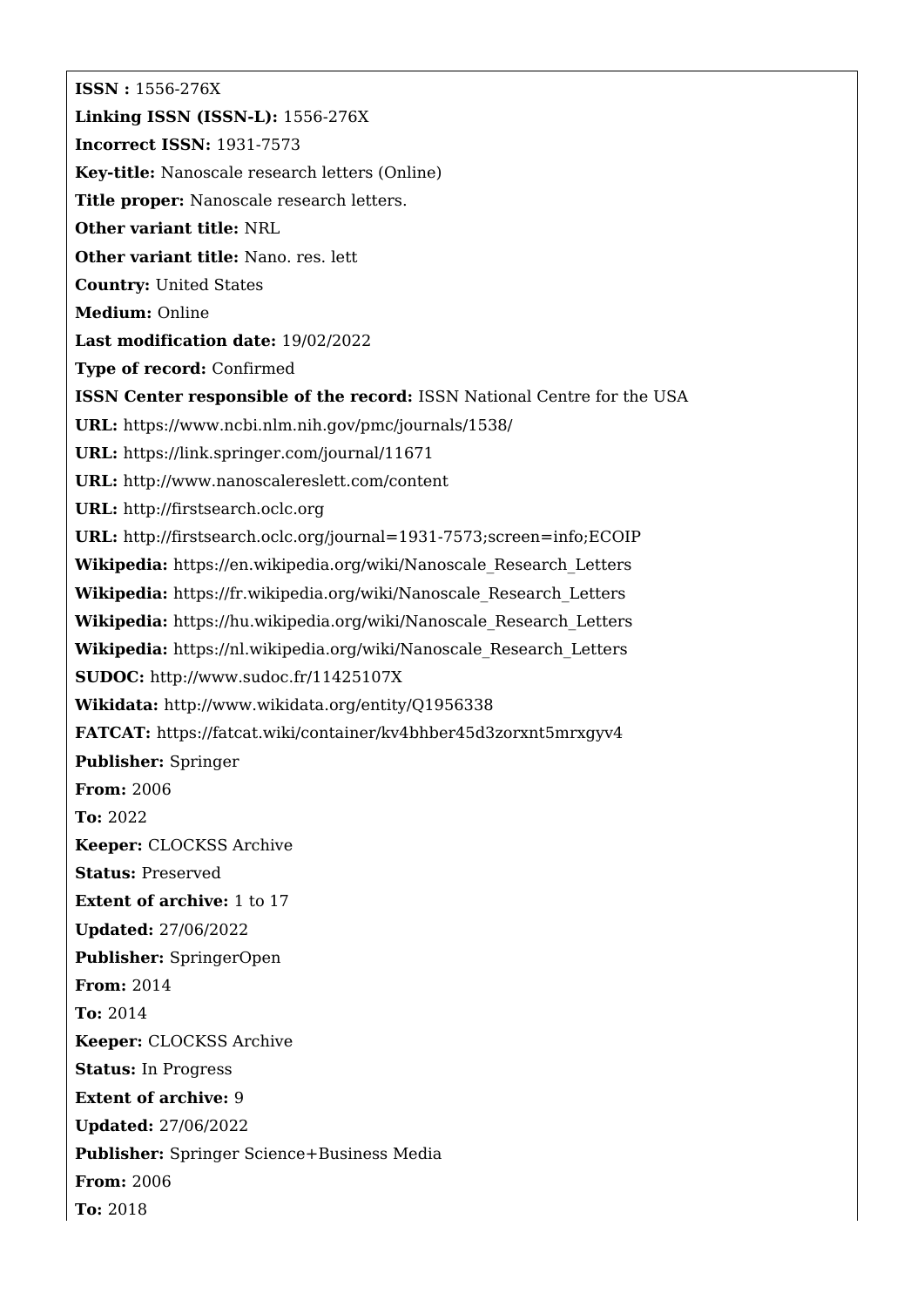**Keeper:** LOCKSS Archive **Status:** Preserved **Extent of archive:** 1 to 13 **Updated:** 04/07/2022 **Publisher:** Springer Science+Business Media **From:** 2019 **To:** 2019 **Keeper:** LOCKSS Archive **Status:** In Progress **Extent of archive:** 14 **Updated:** 04/07/2022 **Publisher:** SpringerOpen **From:** empty **To:** empty **Keeper:** LOCKSS Archive **Status:** In Progress **Extent of archive:** empty **Updated:** 04/07/2022 **Publisher:** Springer **From:** 2010 **To:** 2021 **Keeper:** Library of Congress **Status:** Preserved **Extent of archive:** 5 (1 to 12); 6 (1); 7 (1); 8 (1); 9 (1); 10 (1); 11 (1); 12 (1); 13 (1); 14 (1); 15 (1); 16 (1) **Updated:** 05/07/2022 **Publisher:** Springer customer Service Center GmbH **From:** 2010 **To:** 2021 **Keeper:** National Digital Preservation Program, China **Status:** Preserved **Extent of archive:** Preserved : 1 (1); 5 (2 to 9, 11, 12); 6 (1); 7; 8; 9; 11; 12; 13; 14; 15; 16 **Updated:** 12/04/2022 **Publisher:** Springer **From:** 1900 **To:** 2019 **Keeper:** National Library of the Netherlands **Status:** Preserved **Extent of archive:** Preserved : 1 (1, 2); 2 (1 to 12); 3 (1 to 12); 4 (1 to 12); 5 (1 to 12); 6 (1); 7; 8; 9; 10; 11; 12; 13; 14 **Updated:** 19/06/2022 **Publisher:** Springer